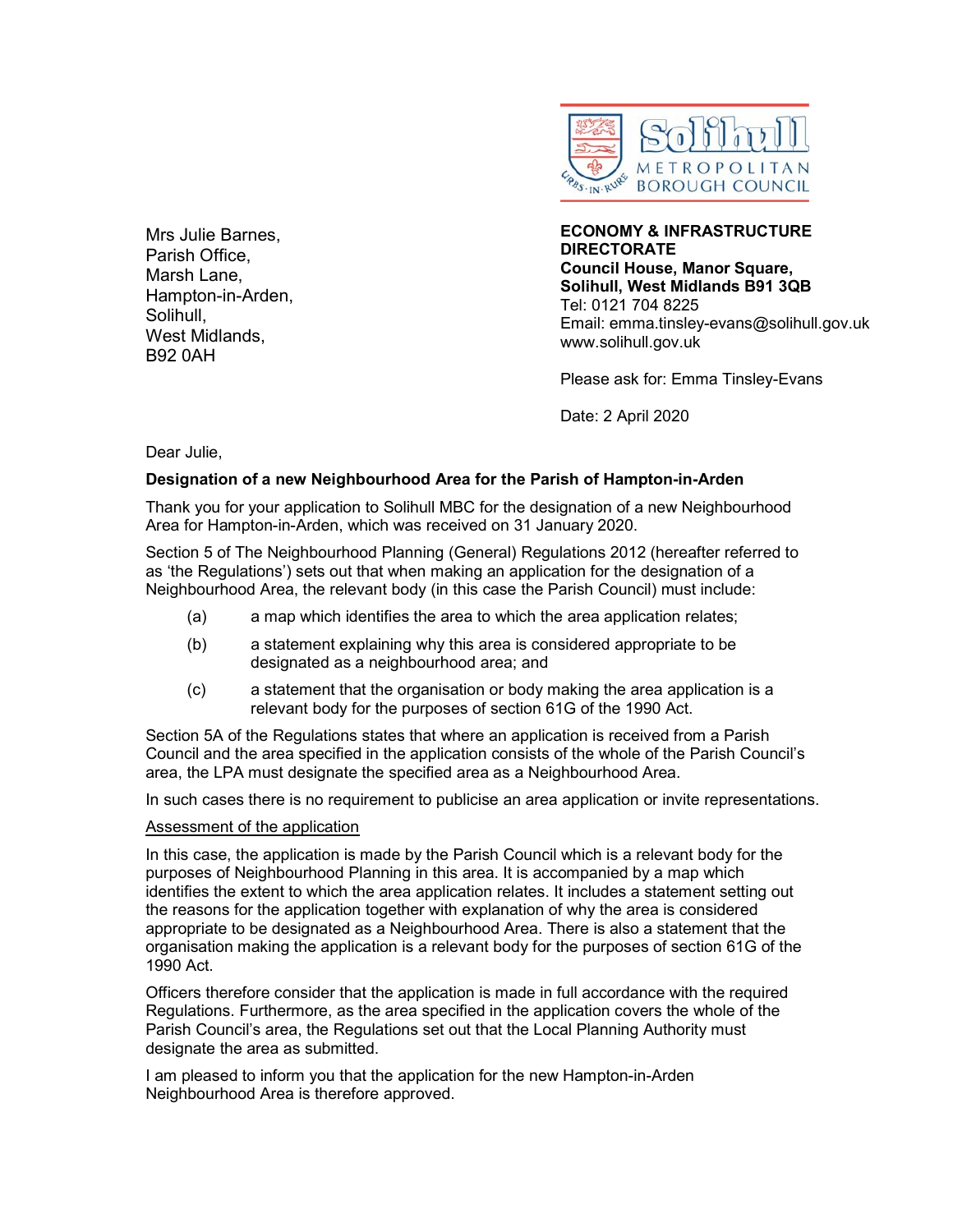The Neighbourhood Area has not been designated as a business area under S.61H of the Act as it is not wholly or predominantly business in nature.

The relevant designation information is set out below:

- Name of Neighbourhood Area Hampton-in-Arden
- Map of area see attached map
- Relevant body Hampton-in-Arden Parish Council

We look forward to working with you again and if you have any queries or require further information, please do not hesitate to contact me.

Yours sincerely,

Emmafinday- Evans

Emma Tinsley-Evans Senior Development Officer Policy and Delivery Economy and Infrastructure Directorate